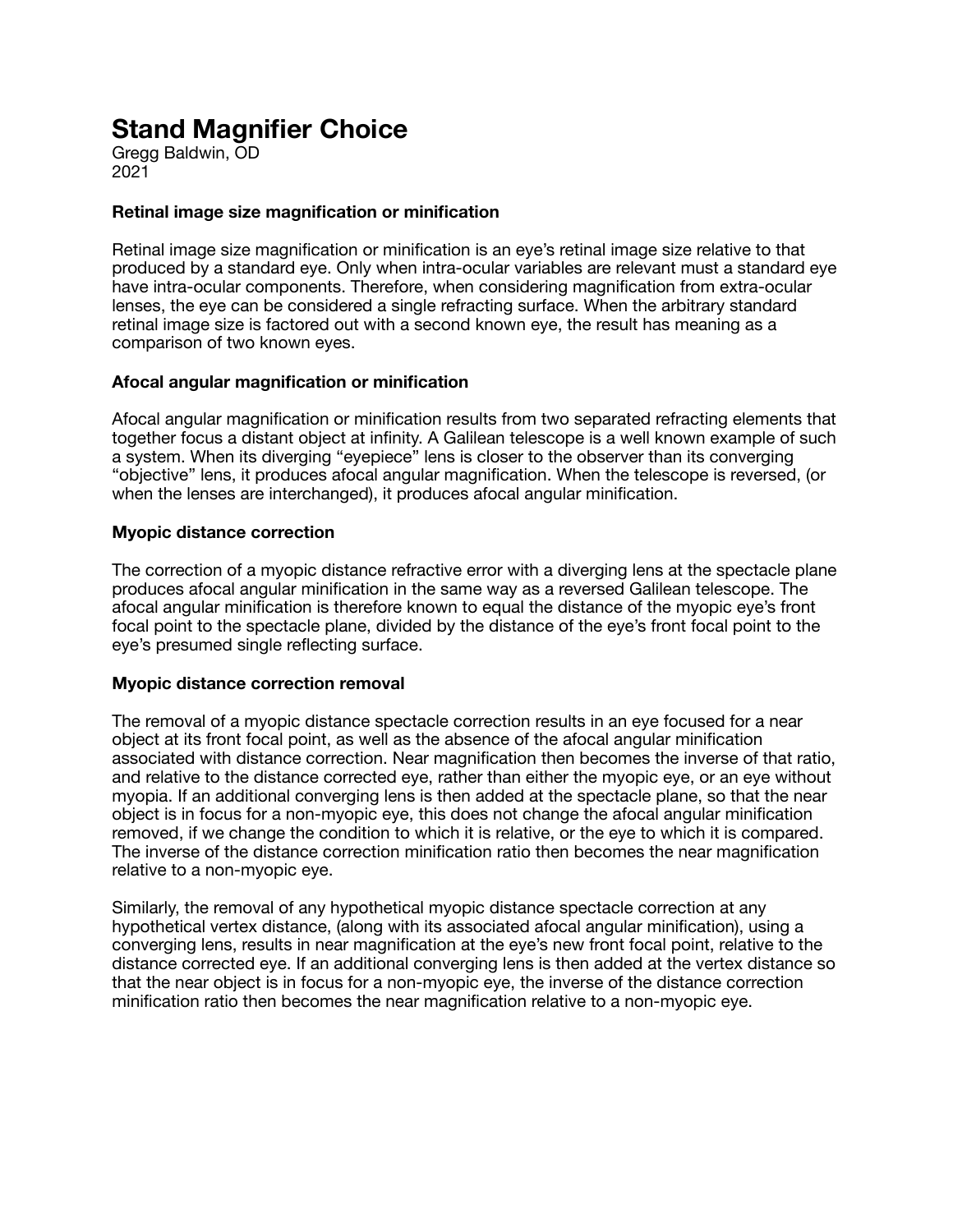#### **Near object angular subtense magnification or minification**

Any near object location involves an object angular subtense magnification or minification ratio when referenced to an arbitrary object distance from the eye, (generally chosen to be 25cm). Under axial, (or near axial), conditions, this object angular subtense ratio involves angles small enough to be represented as a tangent ratio. Since the object's height is constant, this tangent ratio becomes an inverse object distance ratio, as measured from the eye. In this way, object angular subtense magnification or minification equals the reference distance to the eye, divided by the object's actual distance to the eye.

#### **Combining near object axial angular subtense magnification or minification with near magnification due to removal of afocal axial angular minification**

In order to be seen clearly while using a distance correction and no ocular accommodation, any near object requires either a pinhole correction or a converging lens with its front focal point at the near object. When a pinhole is used, there is no magnification from near correction, and magnification is simply the object angular subtense magnification or minification ratio.

When a converging lens is used with its front focal point at the near object, parallel light leaves the converging lens from the object, and the image size is therefore the same regardless of the object/eye distance. The ratio describing object angular subtense magnification or minification, when combined with the ratio describing near magnification due to a converging lens producing parallel light, produces a ratio product which factors out the object's actual distance to the eye. These combined factors equal the reference distance to the eye divided by the object's distance to the converging lens, confirming that when parallel light leaves a converging lens from an object, the image size Is the same, regardless of the object/eye distance.

#### **Virtual image enlargement**

When a converging lens has an object closer than its focal point, it has a virtual image beyond that focal point which is larger than the object. An additional converging lens, (represented as ocular accommodation, uncorrected myopia, or a spectacle add), must then produce parallel light rays from the virtual image to maintain clarity. This describes the optics involved with stand magnifier magnification.

#### **Stand magnifier constants**

The two optically significant constants associated with a particular stand magnifier are its, "enlargement factor," E, and its lens to virtual image distance.

#### **Enlargement factor**

A stand magnifier's converging lens always has its object at a constant distance inside its focal point, and therefore has a virtual image at a constant distance beyond its focal point. This results in the virtual image being enlarged by a constant factor.

As long as the power of a spectacle add producing a clear image is not changed, adding a stand magnifier, (and moving the object so its new virtual image lies at the previous object distance), does nothing to magnification other than multiply it by the particular stand magnifier's constant enlargement factor. Therefore, a stand magnifier's enlargement factor equals the magnification it produces with a specific spectacle add, divided by the magnification produced by the spectacle add alone.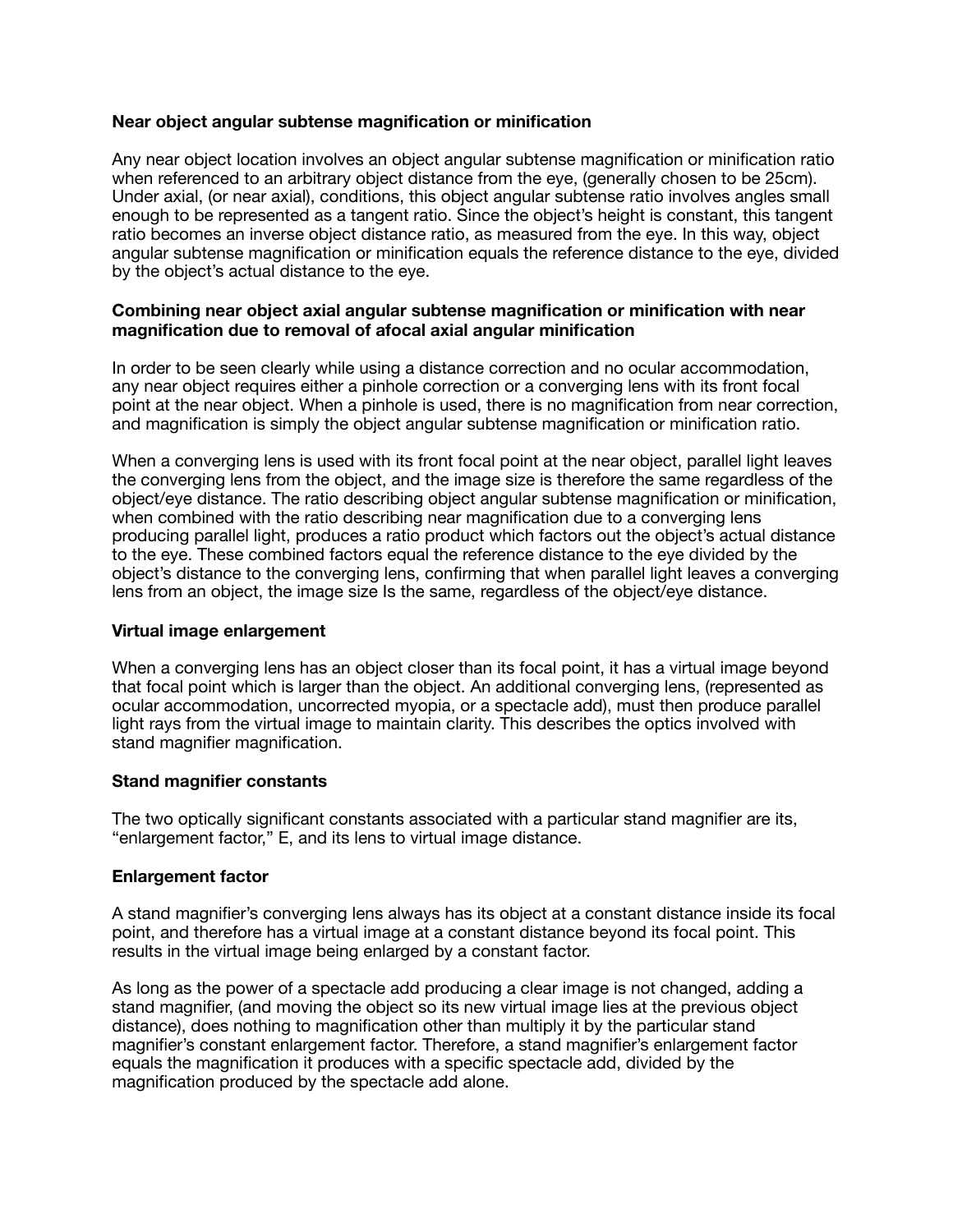#### **Lens to virtual image distance**

The focal length of a spectacle add that produces a clear image with a stand magnifier's lens at the spectacle plane specifies the stand magnifier's constant lens to virtual image distance. Since the virtual image can not be brought closer, this spectacle add is also the stand magnifier's maximum usable spectacle add, and it provides the stand magnifier's maximum magnification.

#### **Calculation of the enlargement factor with the stand magnifier lens at the spectacle plane**

If we use aspheric trial lenses to determine the high plus spectacle add that produces the same apparent magnification as the stand magnifier at the spectacle plane with its maximum usable spectacle add, the ratio of magnification from that high plus spectacle add to that from the stand magnifier's maximum usable spectacle add without the stand magnifier equals the stand magnifier's constant enlargement factor.

Since the magnification produced by any spectacle add equals the reference distance divided by the object to spectacle plane distance, (or the reference distance times the power of the spectacle add), the reference distances can be factored out of the magnification ratio determining the enlargement factor, which then becomes simply a ratio of spectacle adds producing the same apparent magnification, one without the stand magnifier, and one with the stand magnifier at the spectacle plane.

#### **Calculation of the enlargement factor with the stand magnifier lens further than the spectacle plane**

When a stand magnifier is used with a spectacle add that is less than its maximum usable spectacle add, the stand magnifier's virtual image, (and therefore the stand magnifier's object and lens), must be moved away from the spectacle plane to produce a clear image.

Magnification is then reduced due to the lower powered spectacle add. Multiplying the magnification from the lower-powered spectacle add by the stand magnifier's constant enlargement factor specifies the magnification of the combined stand magnifier and new spectacle add.

#### **Equivalent power**

Since reference distances can be factored out when comparing magnifications, multiplying the lower powered spectacle add by the stand magnifier's constant enlargement factor specifies the hypothetical spectacle add required to provide the same magnification as the stand magnifier and spectacle add combination. This hypothetical spectacle add is known as the, "equivalent power," of the combination, and clinicians sometimes talk in terms of this. However, near magnification, (and distance magnification for that matter), remains a comparison requiring a reference distance.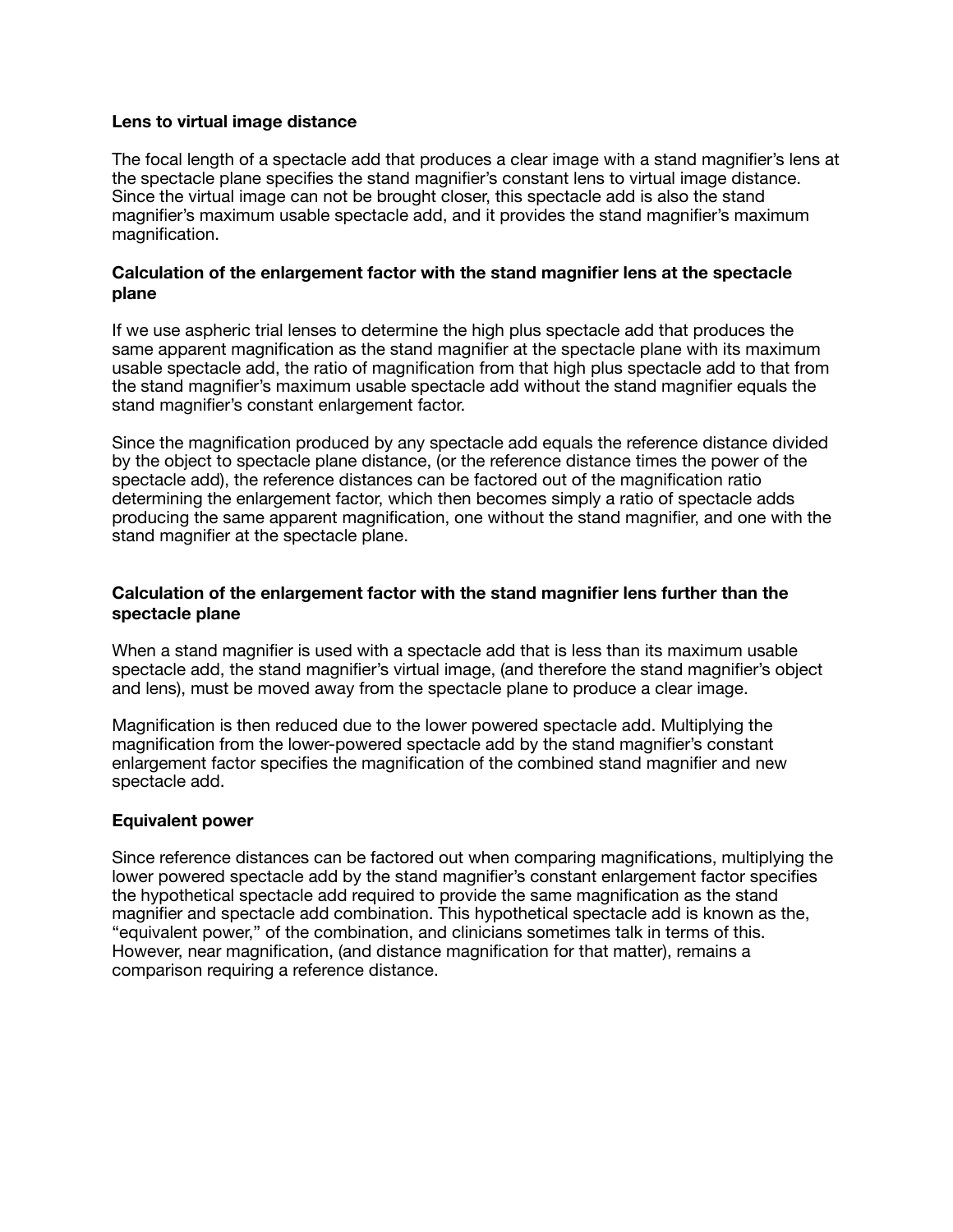## **Changing reference distances**

If a particular stand magnifier and spectacle add combination produces 4X magnification when compared with an object at a reference distance of 25cm, and we wish to consider a 50cm reference distance instead, we simply multiply 4X by 50/25, for a value of 8X.

## **The Object Angular Size/Central Scotoma Cross-section Ratio**

As an object is brought closer, the cross-section size of an affecting central scotoma decreases in a linear fashion, since it represents the base of an isosceles triangle with its constant vertex angle located at the eye, and its axis along the optical axis. As a separate function, as an object is brought closer, its angular subtense at the eye is increased exponentially, since it represents the vertex angle of an isosceles triangle with a constant base moving toward the eye along its axis, which is also the optical axis. Therefore, as an object is brought closer, the ratio of its angular subtense to central scotoma cross-section increases exponentially.

Determining the distance refraction of a low vision patient can be difficult due to a large, "Just Noticeable Difference," JND, which represents the spherical diopter change required to produce a subjective change in vision. (2) With adults, this can sometimes be addressed by performing the distance refraction at 1 meter using a large target, and optically compensating by subtracting +1 diopter. This takes advantage of an increase in the angular subtense/central scotoma cross-section ratio as a target is moved closer to the eye. This exponential increase can be even more useful when using a Coil 4206 non-lighted stand magnifier, which produces its image 1 meter away, yet uses an object only centimeters from the eye.

#### **Non-lighted stand magnifiers**

The following table lists commonly prescribed non-lighted stand magnifiers with my measurements of their maximum usable spectacle adds. It then lists my measurements of their resulting maximum magnifications and fields of view, (specified by the numbers of newsprint letters seen, "n", or by the centimeters of text seen, "cm").

The table also lists their calculated enlargement factors, followed by the distances the stand magnifier lenses must be moved from the spectacle plane before producing noticeable blur, with the visual fields at those distances. (The Reizen "6x" stand is the "hollow dome" model).

| Peak "15x"       | $+5$ max $\Rightarrow$ 15X/6n  | $E = 12$  | 0cm/6n   |
|------------------|--------------------------------|-----------|----------|
| Peak "10x"       | $+5$ max $\Rightarrow$ 10X/12n | $E = 8$   | 1cm/10n  |
| Coil 4212        | $+2$ max $\Rightarrow$ 10X/12n | $E = 20$  | 18cm/1n  |
| Coil 4210        | $+2$ max $\Rightarrow$ 8X/16n  | $E = 16$  | 15cm/1n  |
| Agfa "8x"        | $+4$ max $\Rightarrow$ 8X/12n  | $E = 8$   | 8cm/8n   |
| <b>Coil 5123</b> | $+3$ max $\Rightarrow$ 7X/16n  | $E = 9.3$ | 10cm/12n |
| <b>Coil 5428</b> | $+7$ max $\Rightarrow$ 6X/20n  | $E = 3.4$ | 6cm/20n  |
| <b>Coil 4206</b> | $+1$ max $\Rightarrow$ 5X/20n  | $E = 20$  | 20cm/1n  |
| Reizen "6x"      | $+5$ max $\Rightarrow$ 5X/24n  | $E = 4$   | 6cm/24n  |
| <b>Coil 5214</b> | $+1$ max $\Rightarrow$ 3X/9cm  | $E = 12$  | 60cm/2n  |
| <b>Coil 5213</b> | $+4$ max $\Rightarrow$ 3X/9cm  | $E = 3$   | 12cm/8n  |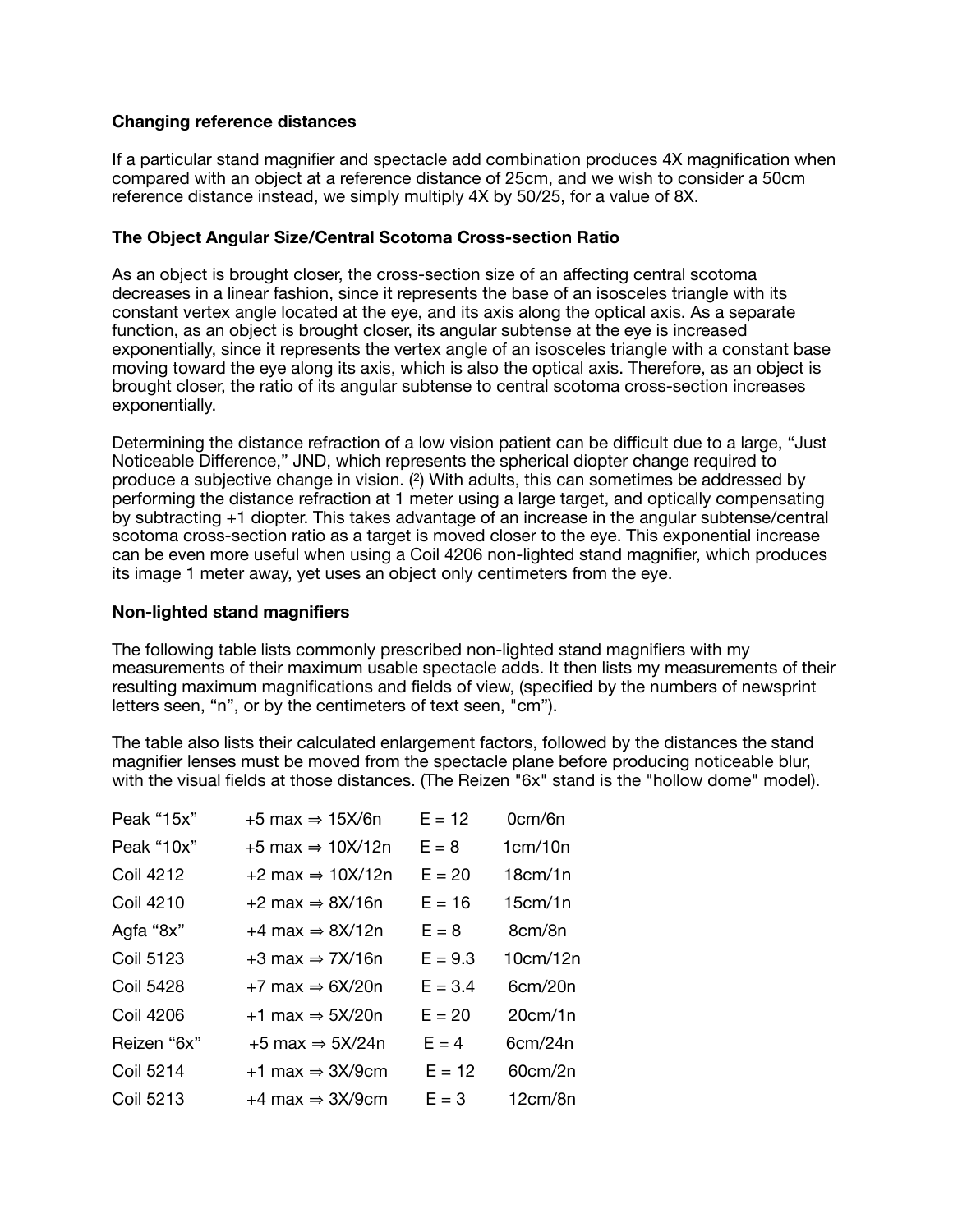Moving the object and stand magnifier so that the virtual image lies further beyond the spectacle add focal point has much less dioptric effect on image quality when the spectacle add focal point is relatively far away. Therefore, with stand magnifiers requiring relatively low maximum spectacle adds, the field of view can become the factor limiting usefulness at distances longer than indicated by the spectacle add, rather than image quality. When such a reduced visual field is listed as one newsprint letter, (1n), it is the factor that limits the stand magnifier's useful distance, rather than image quality.

Determinations of noticeable blur were made subjectively with my distance refraction "Just Noticeable Difference" of +/-0.25 diopters. For patients with low vision, and therefore larger "Just Noticeable Differences," blur would not be noticed as quickly if the stand magnifier lens were moved away from the spectacle plane, and visual fields would be therefore more often the factor limiting the stand magnifier's useful distance.

## **Reducing the spectacle add when using a focused stand magnifier**

When spectacle add power is reduced linearly and object distance is increased to maintain clarity, the object angular subtense magnification and the magnification of near correction, (which when combined equals the reference distance multiplied by the add power), is also reduced linearly.

When the spectacle add power used with a stand magnifier is reduced linearly, and the stand magnifier is moved further from the eye to maintain clarity, the resulting rate of magnification reduction remains linear, but is multiplied by the stand magnifier's constant enlargement factor. Several stand magnifiers have been examined to illustrate this effect. The magnification with each stand magnifier or combination was subjectively measured with each spectacle add, and bracketed using aspheric high plus spectacle adds. The required distance of the stand magnifier's lens from the spectacle plane was calculated by subtracting the focal length of the stand magnifier's maximum usable spectacle add from that of the reduced spectacle add, for each spectacle add used. The resulting field associated with each spectacle add was specified in newsprint letters, "n," at the distance calculated. Enlargement factors were calculated for each spectacle add.

Peak "15X"

| $+5$ max $\Rightarrow$ 0cm/15X/6n | $E = (15X)/(5/4) = 12$ |
|-----------------------------------|------------------------|
| $+4 \Rightarrow 5$ cm/12X/3n      | $E = (12X)/(4/4) = 12$ |
| $+3 \Rightarrow 13.3$ cm/9X/1n    | $E = (9X)/(3/4) = 12$  |

Peak "10X"

| $+5$ max $\Rightarrow$ 0cm/10X/12n | $E = (10X)/(5/4) = 8$ |
|------------------------------------|-----------------------|
| $+4 \Rightarrow$ 5cm /8X/6n        | $E = (8X)/(4/4) = 8$  |
| $+3 \Rightarrow 13.3$ cm /6X/4n    | $E = (6X)/(3/4) = 8$  |

Coil 5850/Coil 5428 combination

| $+5$ max $\Rightarrow$ 0cm/12X/10n | $E = (12X)/(5/4) = 9.6$ |
|------------------------------------|-------------------------|
| $+4 \Rightarrow$ 5cm/12X/10n       | $E = (12X)/(4/4) = 12$  |
| $+3 \Rightarrow 13.3$ cm/9X/7n     | $E = (9X)/(3/4) = 12$   |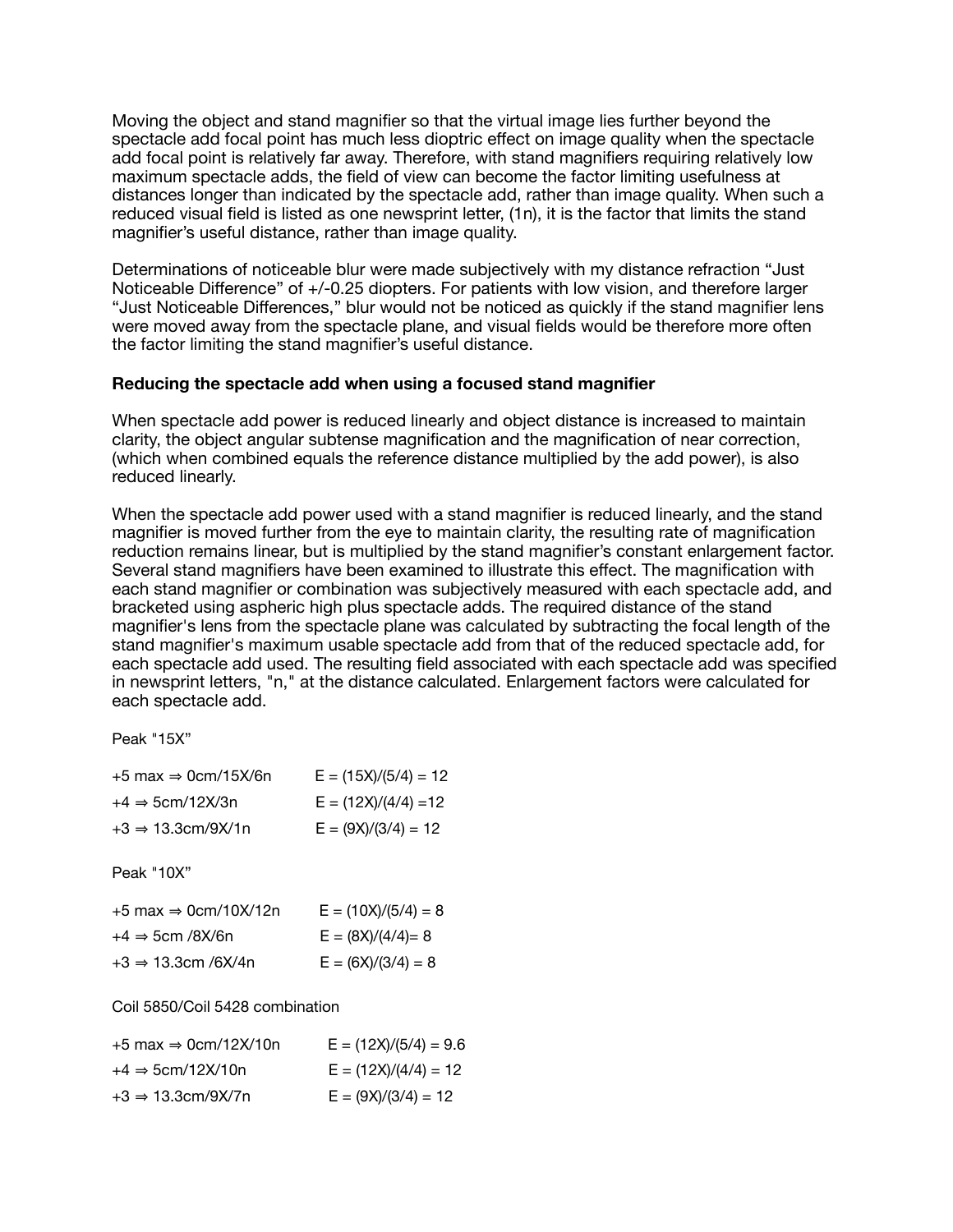Calculations for the Reizen hollow dome "6X" stand magnifier were made in a different fashion. Although magnification with each spectacle add was subjectively measured and the resulting enlargement factors were calculated as before, the required distance of the stand magnifier lens from the spectacle plane was *subjectively measured,* in order to obtain a subjective clarity range. The fields were then measured at the midpoints of the clarity ranges produced. (It is worth noting that these subjective clarity ranges were made with my distance refraction JND of +/- 0.25 diopters).

Reizen "6X" hollow dome

| $+6$ max $\Rightarrow$ 0cm/5X/24n | $E = (5X)/(6/4) = 3.3$ |
|-----------------------------------|------------------------|
| $+5 \Rightarrow 0-4$ cm/5X/24n    | $E = (5X)/(5/4) = 4$   |
| $+4 \Rightarrow 4 - 12$ cm/4X/24n | $E = (4X)/(4/4) = 4$   |
| $+3 \Rightarrow 8 - 24$ cm/3X/16n | $E = (3X)/(3/4) = 4$   |

## **Choosing the maximum spectacle add for stand magnifier calculations**

A +6 add was the maximum spectacle add producing central clarity with a Reizen "6X" hollow dome stand magnifier at the spectacle plane. However, clarity with an add occurs over a range. The +6 add was the high end of that range, since only the central portion of the lens remained clear as the add was strengthened above +5. As expected, the +6 add, though technically still producing a clear central image, underestimated the enlargement factor. A better criteria for choosing the maximum add for clarity with a stand magnifier lens at the spectacle plane is to choose an add that produces no more peripheral aberrations than the aspheric high-plus spectacle add producing the same magnification. For that reason, +5 is the maximum usable spectacle add for a Reizen "6X" hollow dome stand magnifier, and +4 is the maximum usable spectacle add for a Coil 5850/Coil 5428 combination.

#### **Variations in published enlargement values**

In Dr. Lewis Reich's 1991 article on compound magnifiers,  $(3)$ , he stated that the enlargement factor for the Coil 5428 was 3.6 rather than 3.3, as stated by Dr. Freed, (1). Enlargement factors can be measured by clinicians themselves, and I recommend doing so, since there are such reported variations in the literature, (perhaps due to manufacturing), and since measuring them helps create an understanding of what these factors mean and how they are useful. For example, my measurement of the enlargement factor of the Coil 5428 was 3.4, which is what I use in calculations.

#### **Stand magnifier combinations**

Although Dr. Reich did not measure the Coil 5850/Coil 5428 combination, he did measure the Visolette 40mm Paperweight/Coil 5428 combination, and found a combined enlargement factor of 6.9. (3) He also measured the Visolette 55mm Paperweight/Coil 5213 (tilt-able 12°) combination, and found a combined enlargement factor of 4.5. When he measured the enlargement factors of both Visolettes separately, he found them to be 1.6. (3)

The double lens system of the Coil 5850/Coil 5428 combination provides for minimal aberrations, and the Coil 5850 paperweight magnifier also has light-gathering characteristics. It is therefore possible that when a Peak 15X provides adequate magnification, but inadequate fields at usable working distances, a Coil 5850/Coil 5428 combination will suffice.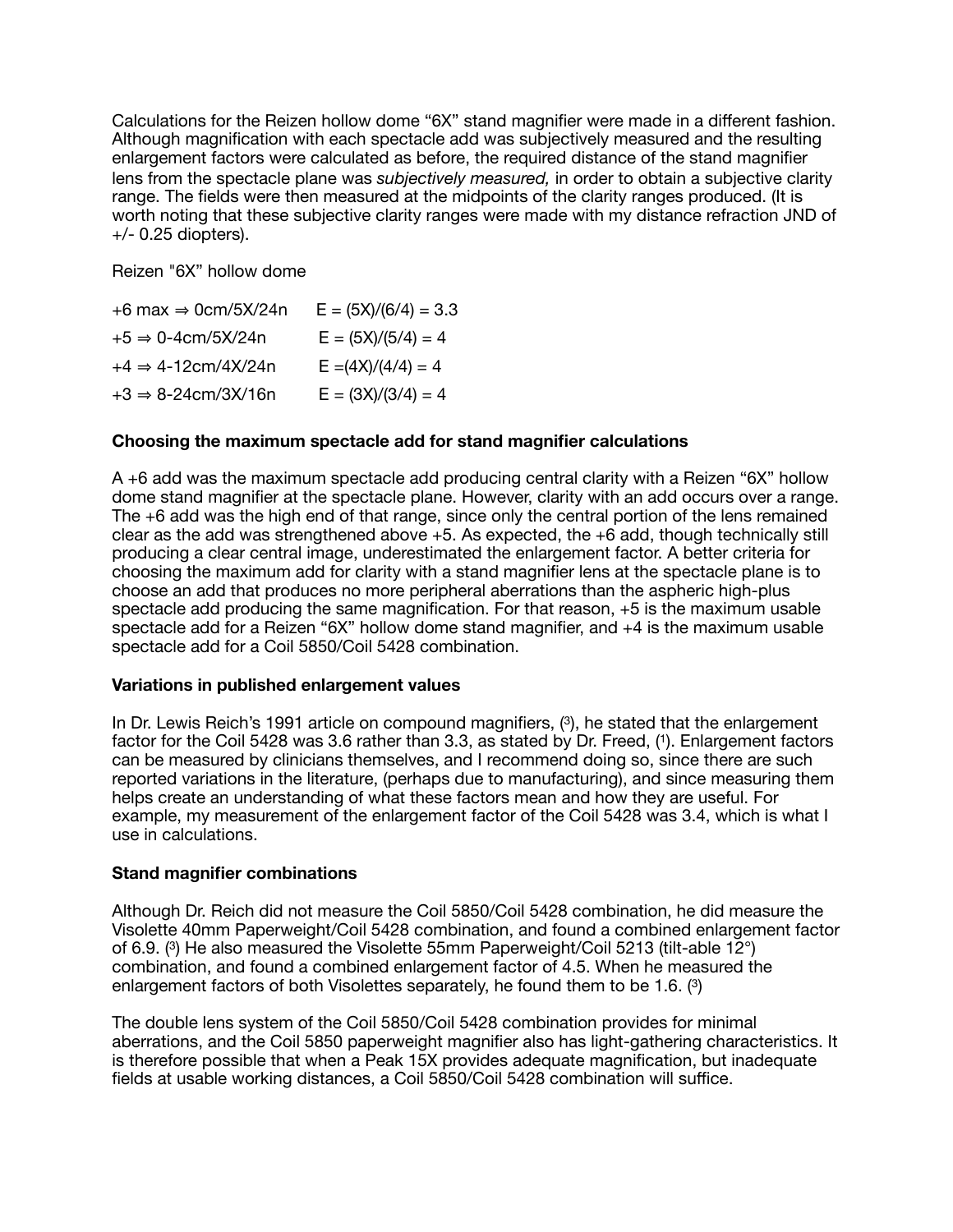#### **Stand magnifier lens aberrations**

Although stand magnifiers with maximum spectacle adds consistent with standard bifocals can be convenient, they have more aberrations than stand magnifiers producing the same magnification with higher maximum spectacle adds. This is because stand magnifiers with higher maximum spectacle adds have a lower proportion of their magnification produced by image enlargement, and a greater proportion produced by proximity of the image.

When a hand magnifier is pulled away from an object, its image enlarges and moves toward infinity. This increases power (spherical and astigmatic) aberrations, and therefore increases power differences across the surface of the lens, resulting in an increase in the variability of magnification across the surface of the lens. For the same reason, stand magnifiers with lower maximum spectacle adds exhibit higher variability of magnification across the surface of their lenses than stand magnifiers with higher maximum spectacle adds.

Variable magnification across the surface of a stand magnifier lens can cause letters in text to move relative to one another when a stand magnifier is moved across the surface of a page. The patient's subjective reaction can range from indifference to nausea. Although an aspheric lens design minimizes this, it does not eliminate it altogether, and cannot address the problem at all viewing distances.

Different levels of variable magnification across the surface of a stand magnifier lens can be illustrated by comparing the non-lighted Coil 4206, producing a maximum of 5X with its maximum spectacle add of +1, with the non-lighted Coil 5428, producing a focused 5X with a spectacle add of +6. In order to illustrate the difference, these stand magnifier/spectacle add combinations should be held in focus and moved across a line of text.

#### **Low maximum spectacle adds**

A stand magnifier with a maximum spectacle add of +1 can sometimes be used with a distance correction to increase the available working distance. In these cases, adding distance magnification with a 2X "TV Max" clip allows for a stand magnifier with half the power and twice the field. However, since these stand magnifiers produce relatively high levels of aberrations, and because aspheric lens designs only reduce aberrations at one viewing distance, this is not always an effective strategy.

#### **High maximum spectacle adds**

A stand magnifier with a high maximum spectacle add has a virtual image that lies relatively close to the back of its lens. It can be successfully used with lesser spectacle adds for less magnification to increase the working distance, and a second pair of high-plus reading lenses can then provide for especially high magnification nearer the spectacle plane. Stand magnifiers with higher maximum spectacle adds produce less aberrations, but provide less range of focus, and are less often usable with standard bifocals.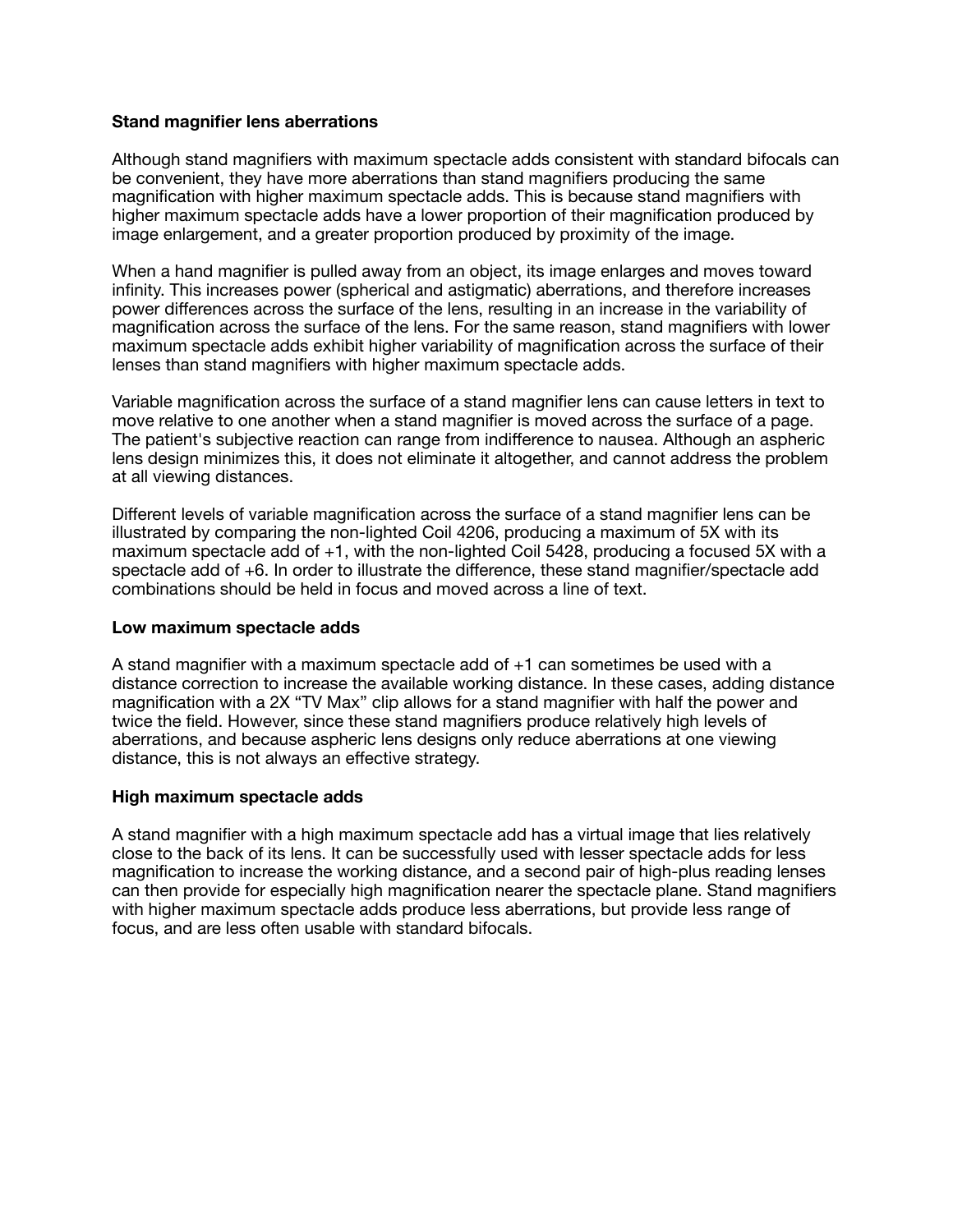## **Lighted Stand Magnifiers**

Lighted stand magnifiers from "Independent Living Aids," (ILA), have the same optical constants as "Besser" lighted stand magnifiers.

| PowerMag "5X"    | $+5$ max $\Rightarrow$ 5X   | $E = 5X/(5/4) = 4$     |
|------------------|-----------------------------|------------------------|
| PowerMag "8X"    | $+4$ max $\Rightarrow$ 8X   | $E = 8X/(4/4) = 8$     |
| ILA "4X"         | $+4$ max $\Rightarrow$ 4X   | $E = 4X/(4/4) = 4$     |
| ILA "5X"         | $+6$ max $\Rightarrow$ 5X   | $E = 5X/(6/4) = 3.3$   |
| ILA "6X"         | $+4$ max $\Rightarrow$ 6X   | $E = 6X/(4/4) = 6$     |
| <b>ILA "7X"</b>  | $+5$ max $\Rightarrow$ 7X   | $E = 7X/(5/4) = 5.6$   |
| ILA "8X"         | $+2$ max $\Rightarrow$ 8X   | $E = 8X/(2/4) = 16$    |
| ILA "10X"        | $+2$ max $\Rightarrow$ 10X  | $E = 10X/(2/4) = 20$   |
| Coil "4.7X" LED  | $+4$ max $\Rightarrow$ 4.5X | $E = 4.5X/(4/4) = 4.5$ |
| Coil "5.4X" LED  | $+3$ max $\Rightarrow$ 5.5X | $E = 5.5X/(3/4) = 7.3$ |
| Coil "7.1X" LED  | $+4$ max $\Rightarrow$ 7X   | $E = 7X/(4/4) = 7$     |
| Coil "8.7X" LED  | $+2$ max $\Rightarrow$ 8X   | $E = 8X/(2/4) = 16$    |
| Coil "10.1X" LED | $+2$ max $\Rightarrow$ 10X  | $E = 10X/(2/4) = 20$   |
| Coil "12.0X" LED | $+3$ max $\Rightarrow$ 12X  | $E = 12X/(3/4) = 16$   |
| Coil "14.7X" LED | $+2$ max $\Rightarrow$ 15X  | $E = 15X/(2/4) = 30$   |
| Peak "10X"       | $+5$ max $\Rightarrow$ 10X  | $E = 10X/(5/4) = 8$    |
| Peak "15X"       | +5 max $\Rightarrow$ 15X    | $E = 15X/(5/4) = 12$   |

#### **Comparing required magnifications**

The magnification required to meet a near visual goal when simply using a high plus spectacle add is usually the same magnification required when using a stand magnifier with a much lower powered spectacle add, if the object distance is approximately the same, regardless of the location of the stand magnifier enlarged virtual image.

Assuming a distance correction is used without ocular accommodation, the required magnification of a hand-held magnifier is also usually the same as that of a stand magnifier, if the object distance is approximately the same, even though the hand magnifier image lies in the distance.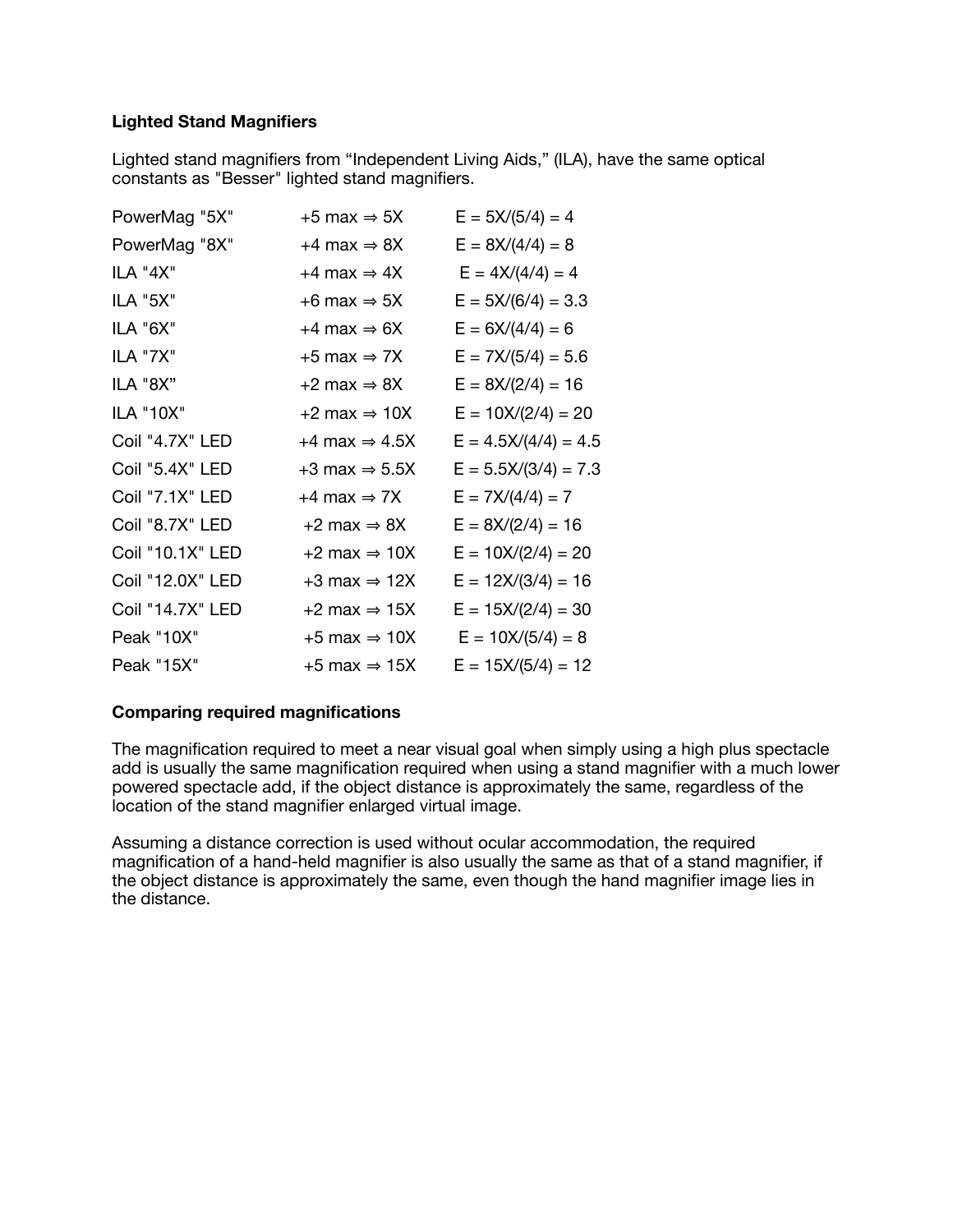#### **Binocular Stand Magnifiers**

Internal magnifier lighting increases contrast and decreases the effects of glare from external lighting sources. This is normally important for those patients who are not abnormally sensitive to glare from direct light sources. However, there are patients for whom this is not necessary, and who would benefit from maintaining binocular vision while using a stand magnifier.

This is especially true for those with non-congruent central field loss, but it is also true simply due to the added familiarity and comfort binocular vision can provide for those accustomed to it. For these patients, standard prism-compensated readers with paperweight magnifiers can provide a binocular option.

Paperweight magnifiers have other unique benefits. In Dr. Lewis Reich's 1991 article on compound magnifiers, he referenced Coburn "Visolette" paperweight magnifiers, stating, "Although the transverse magnification [enlargement] produced by these devices is limited, their proximal image positions permit the use of powerful reading additions or substantial accommodation. Therefore, the maximum equivalent power can be quite significant." (3)

As with a common stand magnifier, the enlargement factor of a paperweight magnifier, E, equals the magnification produced by a spectacle add with the paperweight magnifier, divided by that produced by the spectacle add alone. This enlargement factor can then be used to predict magnification with the paperweight magnifier when using other spectacle adds, since as with common stand magnifiers, E is a constant.

The following enlargement factors are based on my own subjective magnification measurements using high plus aspheric trial lenses, and bracketing results. The binocular maximum add does not occur at the spectacle plane, as does the monocular maximum add, due to the physical positioning required by the stand magnifier for binocular use.

| $-$ -Paperweight<br>magnifier | Diameter         | Binocular max add/<br>enlargement |
|-------------------------------|------------------|-----------------------------------|
| Reizen                        | 50 <sub>mm</sub> | $+14/1.5$                         |
| Reizen                        | 65 <sub>mm</sub> | $+12/1.7$                         |
| Reizen                        | 80 <sub>mm</sub> | $+10/1.6$                         |
| Reizen                        | 95 <sub>mm</sub> | $+10/1.6$                         |
| Coil 5850 "Bright"            | 50.5mm           | $+14/1.6$                         |
| Coburn Visolette              | 55 <sub>mm</sub> | $+14/1.6$                         |
| <b>Coburn Visolette</b>       | 40 <sub>mm</sub> | $+14/1.6$                         |
|                               |                  |                                   |

Standard prism-compensated readers are shown here with their corresponding standard prism. Remember that these powers themselves do not represent the spectacle add used in enlargement calculations, since the distance refraction must first be incorporated.

| +4    | 6^ BI OU  |
|-------|-----------|
| +6    | 8^ BI OU  |
| +8    | 10^ BI OU |
| +10   | 12^ BI OU |
| +12   | 14^ BI OU |
| $+14$ | 16^ BI OU |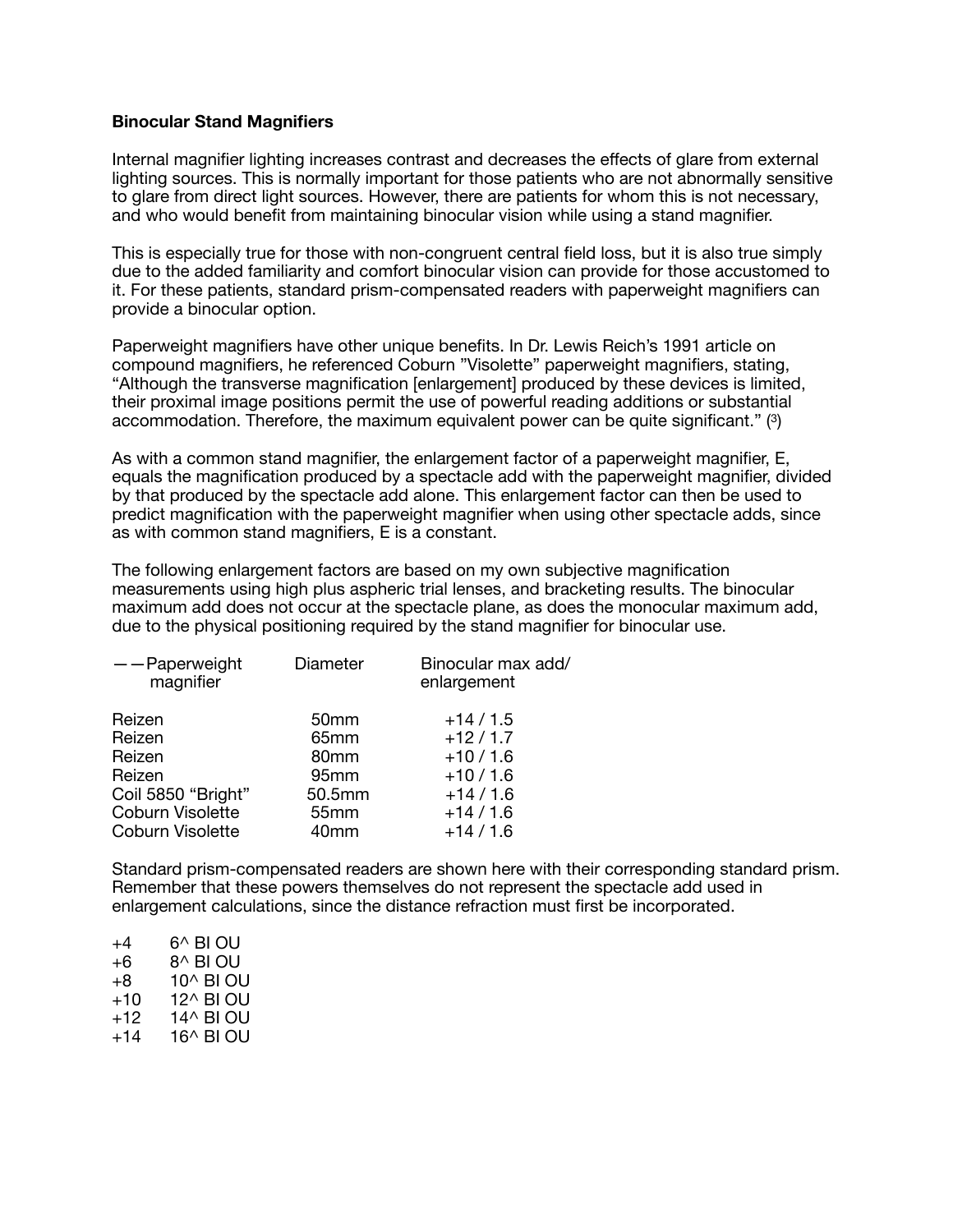The customary limits of binocular convergence limit the maximum standard prismcompensated readers to a power of +14D. The larger Reizen paperweight magnifiers can not be used with powers quite that high, but this is due to the height of their dome lenses, not convergence requirements. Using approximations that are clinically useful, I created the following table for clinical reference.

| $- - -$ | Monocular      | <b>Binocular</b> |
|---------|----------------|------------------|
| 3.5X    | Coil 5428/ +4D | Paperweight/+8D  |
| 4X      | Coil 5428/+5D  | Paperweight/+10D |
| 5X      | Coil 5428/+6D  | Paperweight/+12D |
| 6X      | Coil 5428/+7D  | Paperweight/+14D |

# **Stand magnifier choice**

The clinical stand magnifier evaluation process outlined below begins with stand magnifiers that have high maximum spectacle adds, since these produce the fewest aberrations and are therefore the best choices, all else being equal. **I have specified these using bold print.** Once these are used to verify required magnifications for non-lighted and lighted stand magnifiers, (which might be different), the outline below allows for stand magnifier choices to be made for longer working distances with smaller fields, or for specific add powers if desired.

For each lighted stand magnifier listed below, the subjectively clear dioptric range, (and corresponding range in inches), was estimated using the dioptric JND, (Just Noticeable Difference), associated with the distance acuity predicted by the required near magnification. This was meant to provide only a *relative* assessment of lighted stand magnifier working range choices for a given required magnification. It is assumed that the distance correction is used without ocular accommodation. An account of other assumptions, measurements, and calculations used for these estimations are given in the appendix. For stand magnifiers paired with their maximum spectacle adds, I simply indicate, "held close."

# **4X required near magnification, (as provided by +16D hand magnifier):**

## **50, 65, 80, or 95mm Reizen paperweight magnifier/ +10D 12^BI OU add (***Binocular***) Reizen "6X" hollow-dome stand magnifier/ +4.00D add Coil 5428 stand magnifier/ +5.00D add**

*Lighted:* ILA ("Independent Living Aids") Stand Magnifiers

 **4X +4.00D add held close 5X +4.75D add @ 1" - 2.5"**  6X +2.75D add @ 2.5" - 7" Coil Stand Magnifiers 4.7X +3.50D add @ 0.2" - 2.8" 5.4X +2.50D add @ 0.6" - 5.7"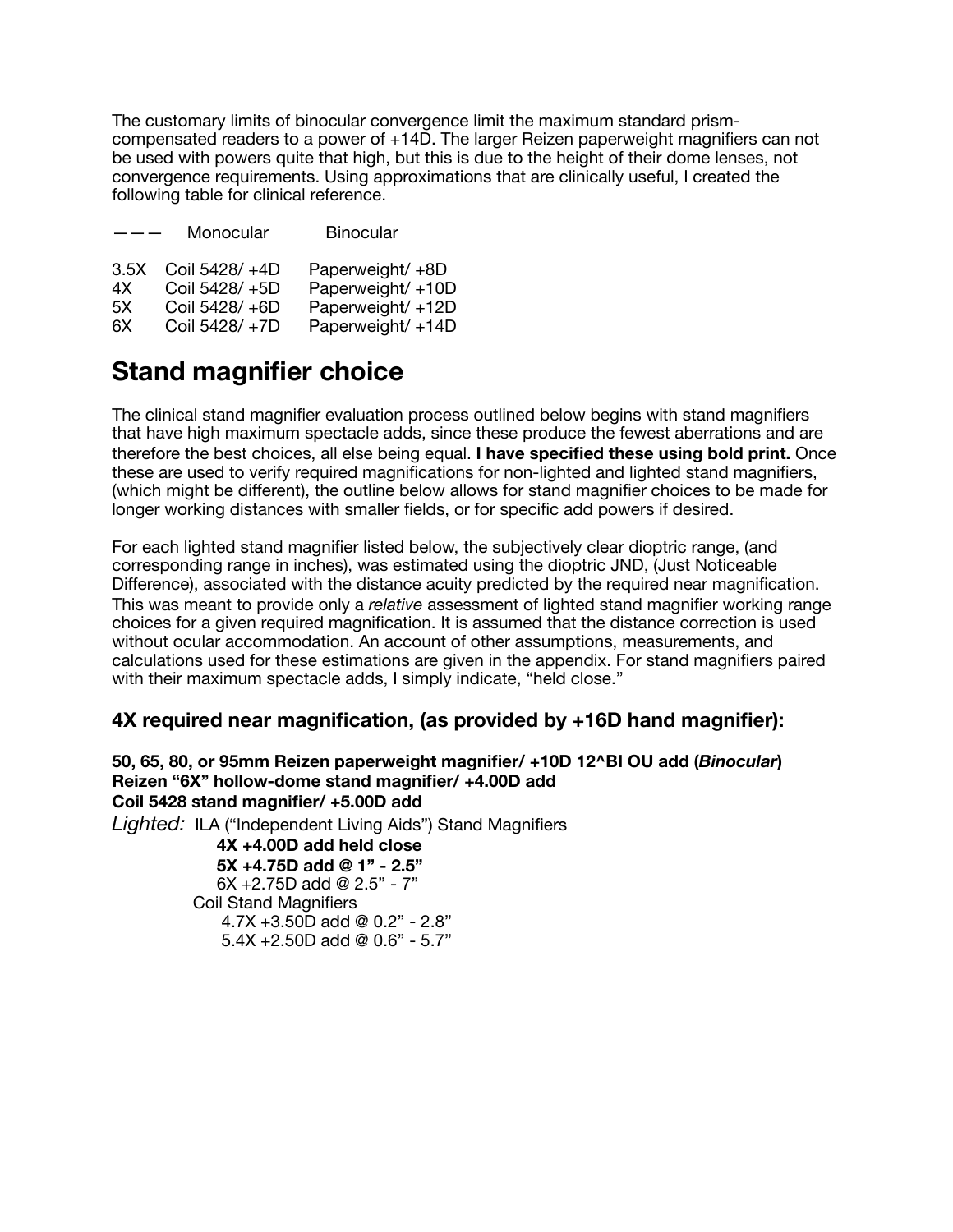**5X required near magnification, (as provided by +20D hand magnifier):** 

**50, or 65mm Reizen paperweight magnifier/ +12D 14^BI OU add (***Binocular***) Reizen "6X" hollow-dome stand magnifier/ +5.00D add held close Coil 5428 stand magnifier/ +6.00D add**  *Lighted:* ILA ("Independent Living Aids") Stand Magnifiers **5X +6.00D add held close**  $6X + 3.25D$  add @ 0.7" - 4.5" Coil Stand Magnifier 5.4X +2.75D add @ 0" - 4.4"

# **6X required near magnification, (as provided by +24D hand magnifier):**

**50mm Reizen paperweight magnifier/ +14D 16^BI OU add (***Binocular***) Coil 5428 stand magnifier/ +7.00D add held close Coil 5123 stand magnifier/ +2.50D add**  *Lighted:* ILA ("Independent Living Aids") Stand Magnifiers 6X +4.00D add held close **7X +4.25D add @ 0.2" - 2.9"** Coil Stand Magnifier 7.1X +3.50D add @ 0" - 3.7"

# **7X required near magnification, (as provided by +28D hand magnifier):**

**Coil 5123 stand magnifier/ +3.00D add held close**  *Lighted:* ILA ("Independent Living Aids") Stand Magnifier **7X +5.00D add held close** Coil Stand Magnifier 7.1X +4.00D add held close

# **8X required near magnification, (as provided by +32D hand magnifier):**

**Agfa "8X" stand magnifier/ +4.00D add held close**  *Lighted:* ILA ("Independent Living Aids") Stand Magnifier 8X +2.00D add held close Coil Stand Magnifier 8.7X +2.00D add held close Optelec/ Power Mag/ Schweizer Stand Magnifier **8X +4.00D add held close** 

# **10X required near magnification, (as provided by +40D hand magnifier):**

**Peak "10X" stand magnifier/ +5.00D add held close**  *Lighted:* ILA ("Independent Living Aids") Stand Magnifier 10X+2.00D add held close Coil Stand Magnifier 10.1X +2.00D add held close Peak Stand Magnifier **10X +5.00D add held close**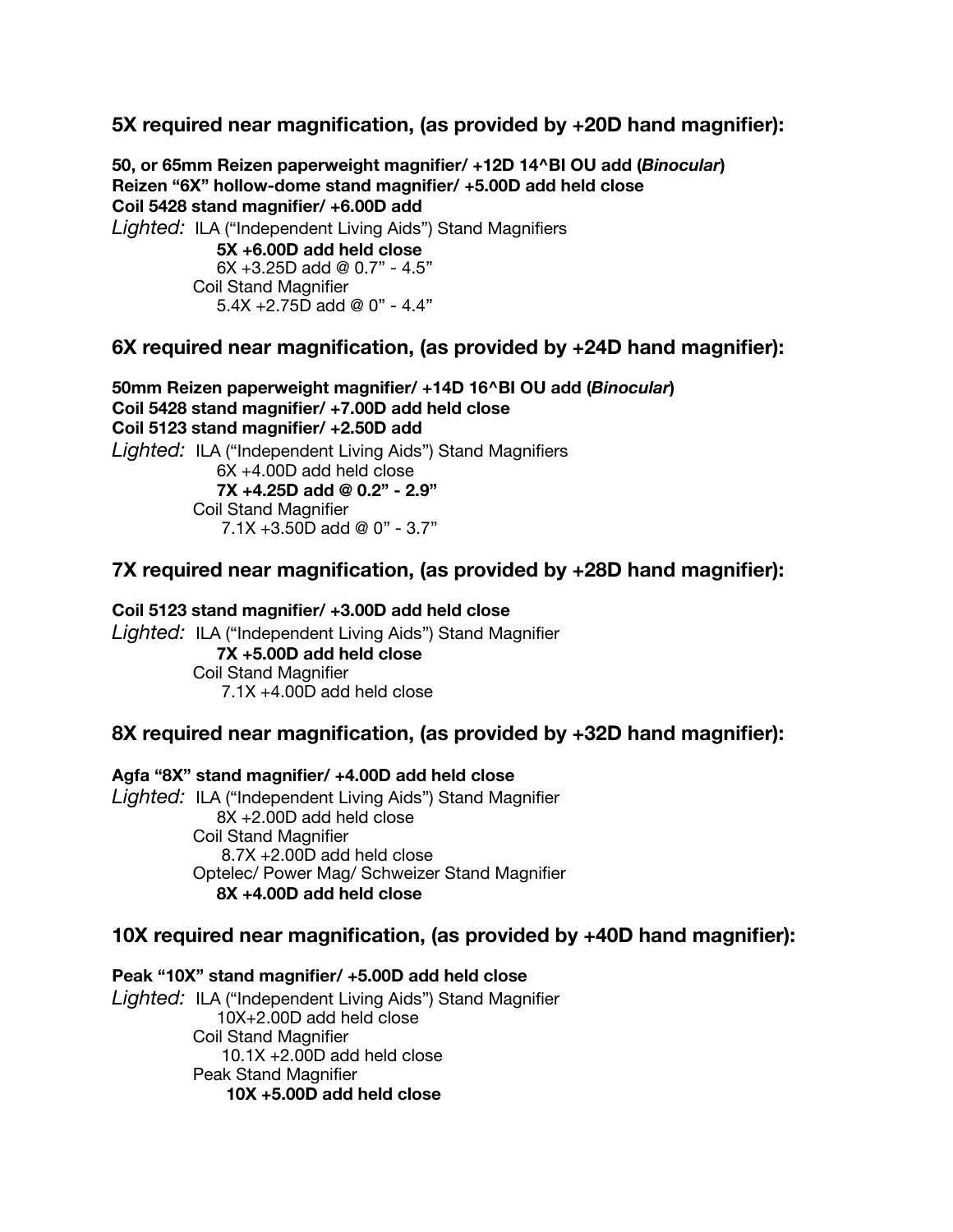# **Appendix: Stand Magnifier Choices - Assumptions, Measurements, and Calculations**

Assumptions:

| required near<br>magnification | predicted distance<br>acuity | predicted JND                                            |
|--------------------------------|------------------------------|----------------------------------------------------------|
| 4X<br>5X<br>6X                 | 20/80<br>20/100<br>20/120    | $0.8D (+/-0.4D)$<br>$1.0D (+/-0.5D)$<br>$1.2D (+/-0.6D)$ |
|                                |                              |                                                          |

Calculations based on subjectively measured and bracketed stand magnifier enlargement factors and maximum usable adds:

| 4X is provided by:                                                                 |                                                                         |                                                                                                                                                   |
|------------------------------------------------------------------------------------|-------------------------------------------------------------------------|---------------------------------------------------------------------------------------------------------------------------------------------------|
| ILA 4X stand<br>ILA 5X stand<br>ILA 6X stand<br>Coil 4.7X stand<br>Coil 5.4X stand | $+4.00$ add<br>$+4.75$ add<br>$+2.75$ add<br>$+3.50$ add<br>$+2.50$ add | held close<br>4.4cm focused working distance<br>11cm focused working distance<br>3.6cm focused working distance<br>6.7cm focused working distance |
| 5X is provided by:                                                                 |                                                                         |                                                                                                                                                   |
| ILA 5X stand<br>ILA 6X stand<br>Coil 5.4 stand                                     | $+6.00$ add<br>$+3.25$ add<br>$+2.75$ add                               | held close<br>5.8cm focused working distance<br>3.0cm focused working distance                                                                    |
| 6X is provided by:                                                                 |                                                                         |                                                                                                                                                   |
| ILA 6X stand<br>ILA 7X stand<br>Coil 7.1X stand                                    | $+4.00$ add<br>$+4.25$ add<br>$+3.50$ add                               | held close<br>3.5cm focused working distance<br>3.6cm focused working distance                                                                    |
|                                                                                    |                                                                         |                                                                                                                                                   |

# Incorporating predicted JND:

| 4X is provided by: |             |                           |
|--------------------|-------------|---------------------------|
| ILA 4X stand       | $+4.00$ add | held close                |
| ILA 5X stand       | $+4.75$ add | JND range $+5.15 - +4.35$ |
| ILA 6X stand       | $+2.75$ add | JND range $+3.15 - +2.35$ |
| Coil 4.7X stand    | $+3.50$ add | JND range $+3.90 - +3.10$ |
| Coil 5.4X stand    | $+2.50$ add | JND range $+2.90 - +2.10$ |